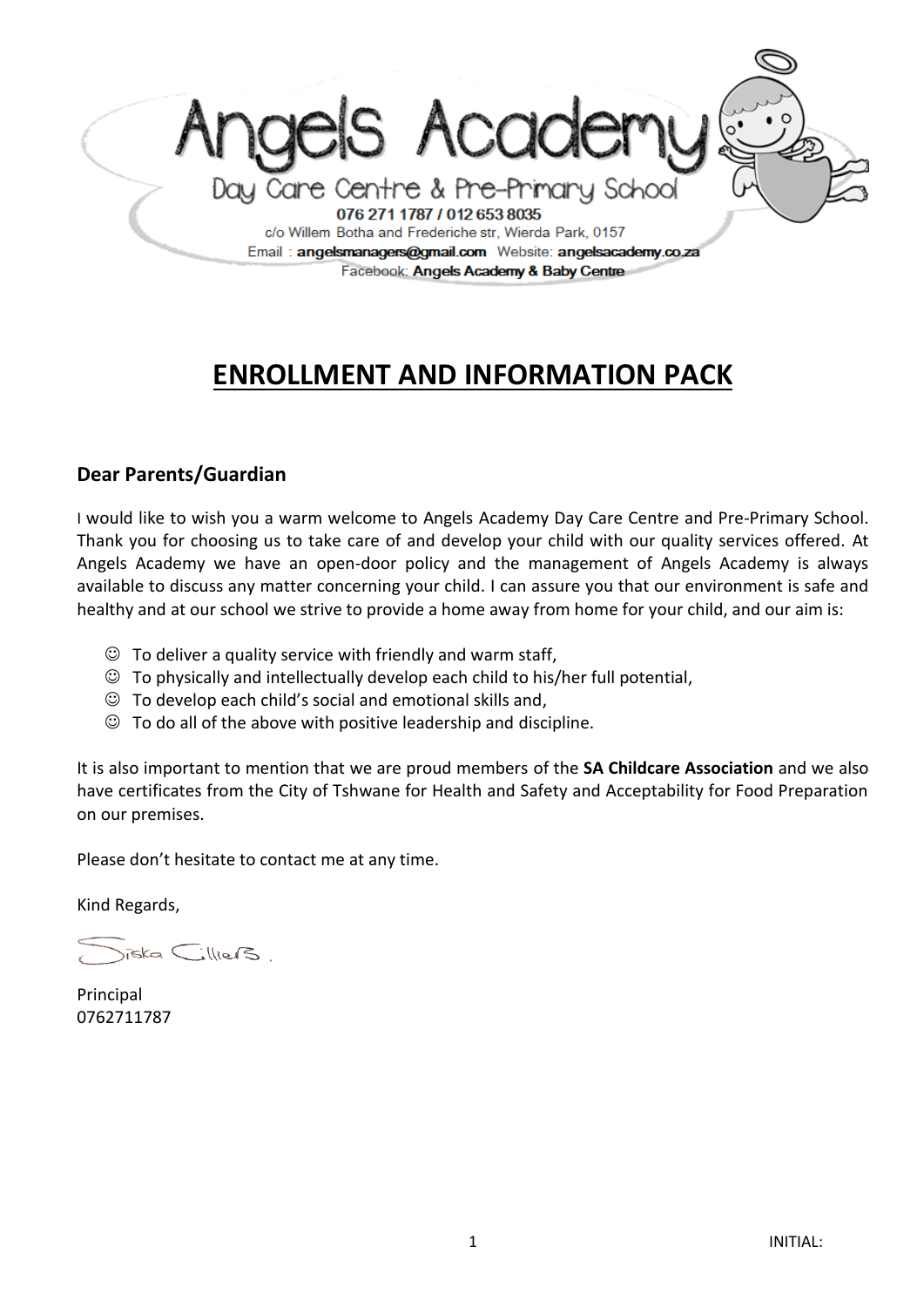## **School Rules and Protocol**

## **1. Arrival and Collection**

- 1.1. Staff will be on duty from Monday Friday: We operate from **STRICTLY** 6:30am until 17:45pm for full day, with half day care ending at 2:00pm. **NO** parents will be granted access to the property **before 06:30am**. Upon arrival, parents must hand over their child to the caregiver in the relevant classroom.
- 1.2. Breakfast is served from 8:00am. Please notify the respective teacher if breakfast must be kept for your child, as well as any food allergens. We will also refer to the contract where necessary, so please complete in full.

# **Please ensure that all children are present by 8:15am as this is when the daily program begins as well as their daily evaluations.**

1.3. We have very **strict rules** around collection of children; safety is a priority at the school. In case of an emergency and the designated person (you have mentioned in the contract) is unable to collect your child and you have not informed the teacher as to who is the alternative person, you will be contacted first for verification before any child is released from the school.

#### *A non-negotiable Penalty fee of R100,00 for every 15 minutes after the relevant time will be payable upon late collection to the Teacher on duty.*

| 2. List of Necessities                      |                              | ALL TO BE MARKED - OTHERWISE WE MARK WITH A PERMANENT MARKER |                                                        |
|---------------------------------------------|------------------------------|--------------------------------------------------------------|--------------------------------------------------------|
| <b>Sweetie Pies - Babies</b>                |                              |                                                              |                                                        |
| - 6 Nappies                                 | - 2 extra sets of clothes    | - Dummy                                                      | - A5 Hard cover book                                   |
| - Bum Cream                                 | - Warm jacket                | - 3 Bottles                                                  | - Blanket & Pillow                                     |
| - Mosquito cream/spray                      | - Bib                        | - Formula separate                                           | - Wet Wipes bi-weekly                                  |
|                                             | - Hat & Sunscreen            | - Purity                                                     | - Marked Facecloth                                     |
| <b>Lollipops (1-2 years)</b>                |                              |                                                              |                                                        |
| - 6 Nappies                                 | - 2 extra sets of clothes    | - Dummy                                                      | - A5 Hard cover book                                   |
| - Bum Cream                                 | - Warm jacket                | - 2 bottles                                                  | - Blanket & Pillow                                     |
| - Mosquito cream/spray                      | - Hat & Sunscreen            | - Juice bottle                                               | - Formula                                              |
|                                             |                              | - Marked Facecloth                                           | - Wet Wipes bi-weekly                                  |
| <b>Jelly Beans (Potty Trainers)</b>         |                              |                                                              |                                                        |
| - 6 Nappies                                 | -1 extra set of clothes      | - 1 Water Bottle                                             | - Marked Facecloth                                     |
| - Extra underwear<br>- Warm jacket          |                              | - Blanket & Pillow                                           |                                                        |
| - Hat & Sunscreen<br>- Mosquito cream/spray |                              | - Wet Wipes bi-weekly                                        |                                                        |
| <b>Smarties, Cupcakes &amp; Candy Canes</b> |                              |                                                              |                                                        |
| -1 extra set of clothes                     | - Warm jacket                | -1 x Water Bottle                                            | - Blanket & Pillow                                     |
| - Extra underwear                           | - Hat & Sunscreen            | - Marked Facecloth                                           |                                                        |
|                                             | <b>Jelly Bean</b>            |                                                              | <b>Smartie, Cupcake, Candy Cane &amp; Rascal Class</b> |
| - Big Pritt Glue x2                         | - School Scissor x 1         | - School Scissor x1                                          | - THICK triangle Crayons x 2                           |
| - Liquid Glue x3                            | - THICK triangle Crayons x 2 | - A4 Hardcover book x1                                       | - 500 sheets A4 paper                                  |
| - 500 Sheets A4 paper                       | - Flip File 50 pg x 1        | - Large Pritt Glue x2                                        | - Flip File 50 pg x 1                                  |
| - A5 Hardcover book                         | - Empty 2lt Ice-cream Tub x1 | - Liquid Glue x3                                             | - Empty 2lt Ice-cream Tub x1                           |
| - Face Cloth x 1<br>- Water bottle x 1      |                              | - Water Bottle x 1                                           | - White Board Markers x 3                              |
| - Croxley Water Paint 12's                  |                              | - Face Cloth x1                                              | - Croxley Water Paint 12's                             |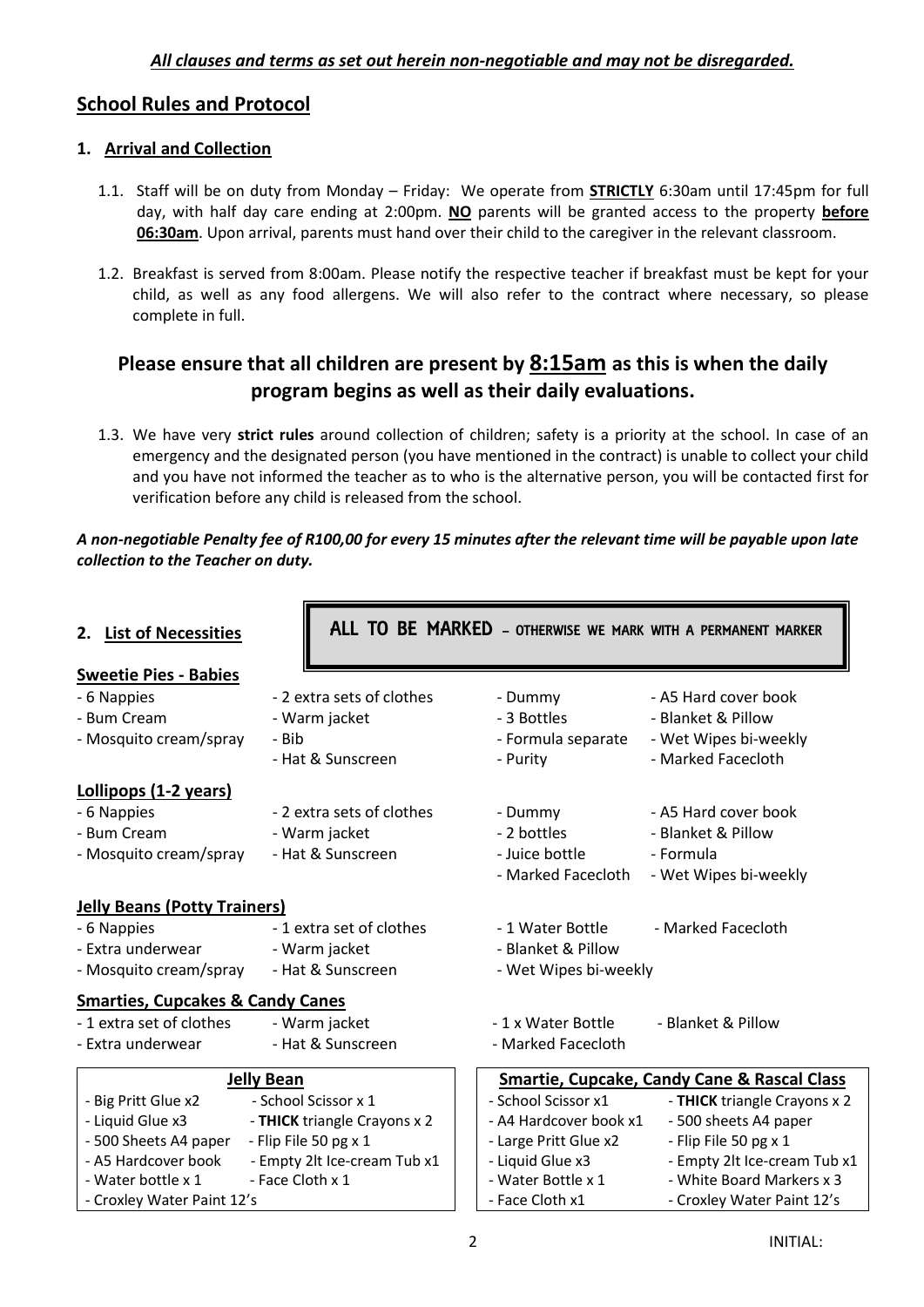#### **3. Allergies or religious preferences**

3.1 As mentioned, if the child has any sort of allergy or religious preference, Parents need to indicate it clearly on the registration form, notify management and staff and we will attempt to accommodate where possible.

#### **4. Angels Academy Menu**

4.1 At Angels Academy, we serve breakfast, lunch and 2 snacks daily. Our menu has all the needed daily nutrition for your child. If there is any dietary concern such as: Allergies / Medical / Religious reasons regarding your child, the Parents will supply own food and indicate it on the registration form. No discount is applicable in these instances.

#### **EXAMPLE of Menu:**

|                  | Day 1        | Day 2            | Day 3               | Day 4               | Day 5     |
|------------------|--------------|------------------|---------------------|---------------------|-----------|
| <b>Breakfast</b> | Maltabella   | Oats             | Maltabella          | Oats                | Porridge  |
| Snack/Fruit*     | Orange       | <b>Banana</b>    | Apple               | Watermelon          | Paw-Paw   |
| Lunch            | Mince        | Chicken aLa King | <b>Fish Fingers</b> | <b>Beef Sausage</b> | Vienna    |
|                  | Rice         | Rice/Pasta       | Mash Potatoes       | Mash                | Pasta     |
| Vegetable*       | Sweet Potato | Carrots          | <b>Bake Beans</b>   | Pumpkin             | Butternut |
| Snack            | Sandwich*    | Sandwich*        | Sandwich*           | Sandwich*           | Sandwich* |

*Fruit\* = seasonal and availability of the week* 

*Vegetable\* = based on selection and availability of the week* 

*Sandwich\* = Brown Bread with Butter & Jam or Peanut Butter dependent on availability*

#### **5. Classroom Ratios**

- 5.1 The classroom ratio allows our staff to give utmost individual care and attention to the babies and children in our care. This assists our staff to develop effective and meaningful relationships with all children in our care, resulting in more engaged, happy and relaxed children.
- 5.2 Young children need to form a secure emotional bond with the personnel caring for them. Higher childto-staff ratios mean that staff would find it harder to deal with each child's individual needs. If one member of staff is the key worker for many children rather than a healthy ratio with less, the chances of them having to deal with many distressed children at once is higher. Our focus point at Angels Academy is to keep a healthy personnel/child ratio to make sure your child gets the best attention that they need.

#### **Staff/Child Ratio:**

| <b>Babies</b> | 1:5 | in our Baby Centre |
|---------------|-----|--------------------|
| 1 Year        |     | 1:10 per class     |

| 2 Year           | 1:10 | per class |
|------------------|------|-----------|
| 3 Year and older | 1:10 | per class |

*Staff ratios may not be maintained in the following rare exceptions:*

- When staff are off-sick and Angels Academy cannot find a replacement
- During toilet, tea and lunch breaks
- During drop-off and pick-up times
- When there is staff that needs to go on training, workshops or exams
- 5.3 Angels Academy strives to adhere to the above ratios and will endeavour to hold to the ratios above, however cannot not be held liable for any temporary non-adherence to the above ratios.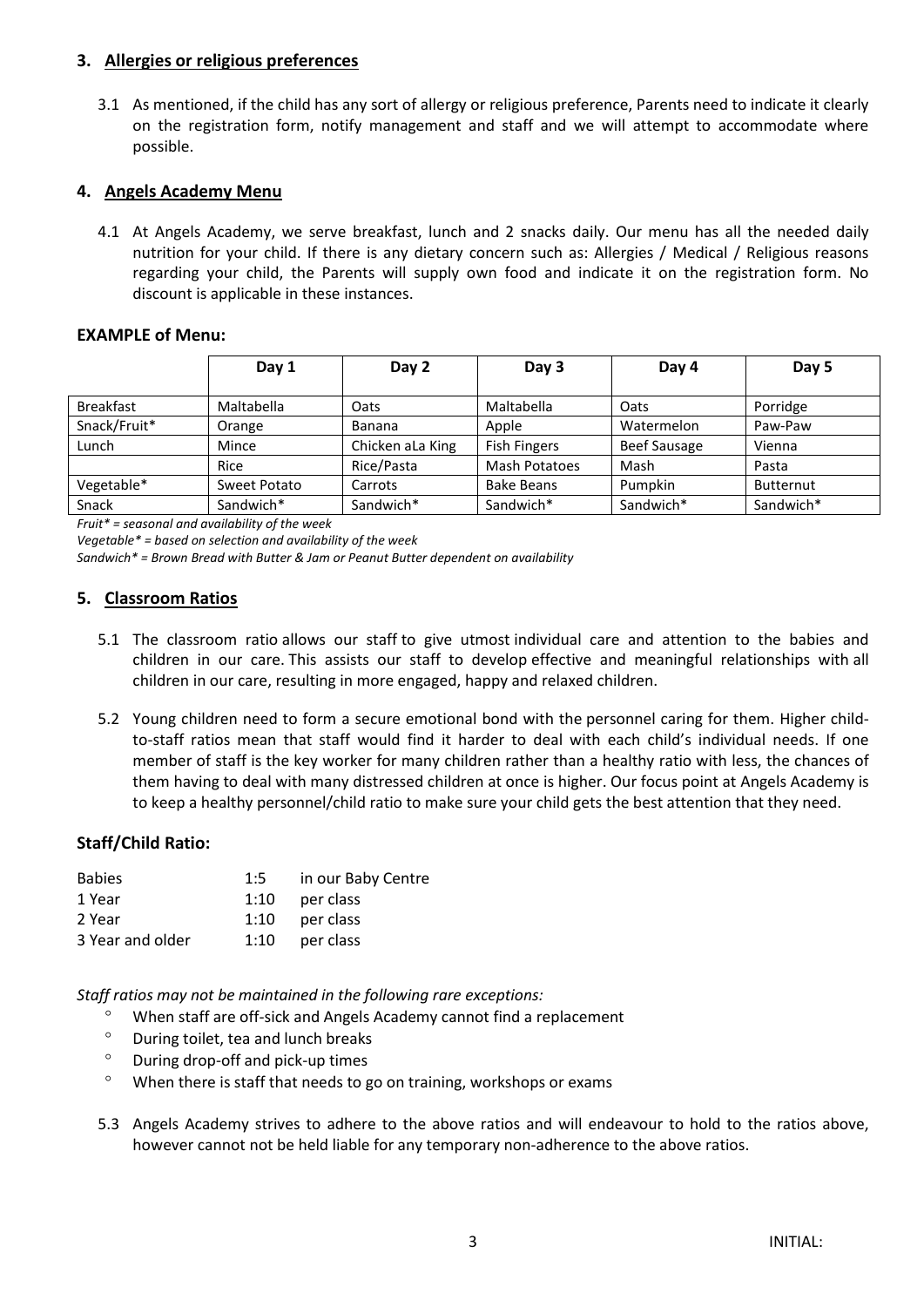## **6. Class activities**

6.1 Parents are encouraged to be involved in their child's programme. Each week a new theme is taught and we ask parents to send along any recyclable material that will help them to understand and enjoy the theme of the month to the fullest. This can be handed in to the Admin office.

## **7. Absentees**

7.1 It is essential that children attend school regularly in order to achieve optimal results. In the event that a child is absent from school, it will be appreciated if the parent contacts the school or sends a text message to advise us of his/her absence.

## **8. Security**

8.1 We have a Security Guard on duty all day. We also have electrified fencing, a 24-hour armed response link to a security company and CCTV cameras. At the discretion of Angels Academy, archival footage will only be viewable / shared on-site. No remote playback is/will be offered. The gates are closed and access is gained through a pin code which is changed often and parents are notified when this happens. Entry into the classes also requires the same pin code.

#### **9. Birthdays**

9.1 Birthdays are exciting and very special in every child's life; therefore, parents are more than welcome to bring cupcakes / party packs to school, however there is no obligation. We often send the party packs home with the children for later and the class celebration happens during mid-morning snack time.

## **10. Clothing**

10.1 Children are very active and should wear comfortable clothing and/or shoes which are suitable for messy play. Please do not dress your child in anything which you would not like to be stained. Clothes could get soiled during eating, playing and art activities and Angels Academy cannot not be held responsible for any damage to clothing. As a precaution and safety measure against injury and/or choking, do not let your child wear earrings, bangles, amber/teething beads and necklaces and/or jewellery made from beads. Angels Academy cannot be held responsible for injury caused by any of the aforementioned.

#### **Personal Belongings**

All children's **clothing, shoes, bottles, cups, blankets, pillow, dummies and accessories/toiletries** need to be marked clearly. Angels Academy will not be held responsible for the loss of any of these items. Where Items are not marked, Teachers will mark with a permanent marker. Children are **not allowed** to bring the following to school: **Sweets, Gum, Toys, Books, Ipads/Tablets, phones or CD's**.

#### **11. Sick Children**

ı

11.1 A child that has any of the following illnesses (included but not limited) will not be allowed on the school premises: Foot and mouth, pink eye, chicken pox, mumps, measles, German measles, rubella, Scarlet fever, hepatitis, RS Virus, tonsillitis, gastro, high temperatures, vomiting, diarrhoea, severe headaches and LICE. **Please note that sending a sick child to school places a huge risk on the child, teacher, friends and our staff**. Do **NOT** bring your child to school if he /she suffer from any of the above as you will be called to collect him/her immediately**.** 

#### **12. Medication**

12.1 Under no circumstances are any teachers or staff from a school qualified to administer medication (especially and including Antibiotics). **NO medication may be kept at school or in school bags**.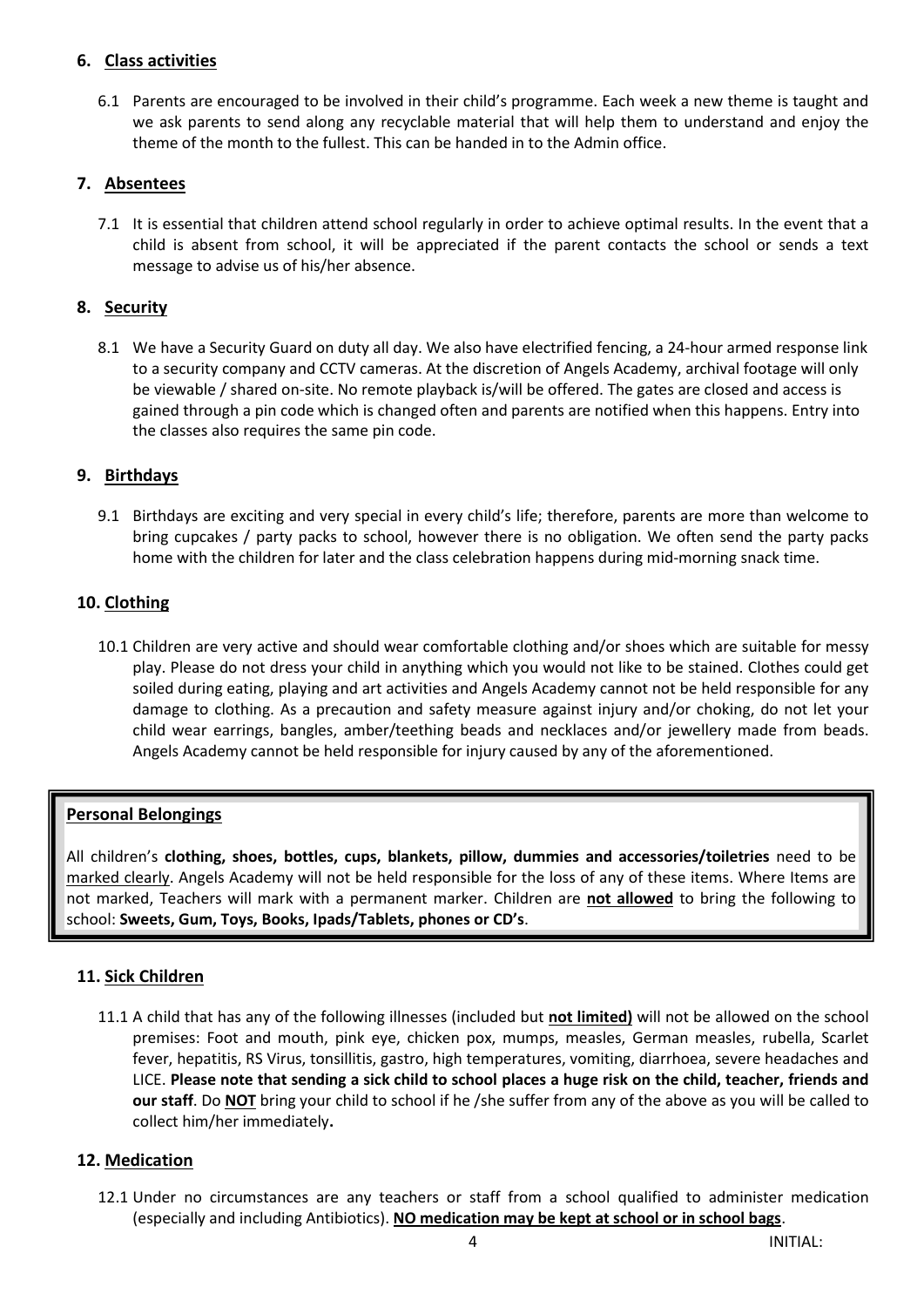- 12.2 In rare instances where medication must be administered during certain times a teacher will only administer the medication if:
	- 12.2.1 the medication is in the child's name as well the dosage and **it's in its original bottle.**
	- 12.2.2 the medication is written in the register by the parent in their handwriting and is placed in the labelled medication box by the parent in the relevant class. Otherwise, is will not be administered.
	- 12.2.3 a parent has provided the necessary syringe or measuring spoon.

| Date | <b>Medication</b> | <b>Dosage</b> | 08:00 | <b>Teacher Sign</b> | 12:00 | Teacher Sign   Parent Sign |  |
|------|-------------------|---------------|-------|---------------------|-------|----------------------------|--|
|      |                   |               |       |                     |       |                            |  |

- 12.3 For safety reasons, **NO antibiotics** will be administered at school and **NO child may be at school for the first 3 (three) days of being treated with antibiotics** in case of allergic reactions. And only medication relevant to the child's age group, will be administered and no medication will be administered for longer than the recommended time period as per the bottle's dosage and direction of use.
- 12.4 In case of a child not feeling well a parent will be notified immediately by the teacher the time and temperature as well as the symptom. The Teacher will try to manage the symptoms to the best of her ability until the child is collected. It is always recommended that should a child have a high temperature and or have severe symptoms that it should be collected from school.

## **13. School Fees**

|           |                                                                         | 2022        |
|-----------|-------------------------------------------------------------------------|-------------|
|           | • Registration fee (per child once off, non-refundable New Enrollments) | R 1 500.00  |
| $\bullet$ | Administration fee (per child annual by end of February All Parents)    | 800.00<br>R |
| $\bullet$ | Monthly full day fee 06:30-17:45 (1 Child)                              | R 3 450.00  |
|           | (discount for additional siblings) $(2nd Child)$                        | R 2 950.00  |
| $\bullet$ | Monthly half day fee per child 06:30-14:00                              | R 2 850.00  |
| $\bullet$ | Day fees per child                                                      | 170.00<br>R |
|           |                                                                         |             |

<sup>13.1</sup> *Schools Fees to be paid monthly by the 5th of each month*, this includes June/July and November/December. **June/ July and November/December are seen as full calendar months. No notice may be given in November for December.**

- 13.2 No refunds will be given for days missed, sick days or public holidays etc. **No late payments will be tolerated, unpaid arrears accounts will lead to your account being handed over for Collections to our Attorneys and defaults will be registered with the TPN Credit Bureau; should your schools fees be not brought up to date as per the agreement it will result in the removal of your child from our school and you will be blacklisted as per the National Credit Act.**
- 13.3 We prefer EFT payments, below is our banking details, we do not issue receipts for eft payments, statements will be provided on request by the account's office. If you wish to pay cash you may do so at our account's office, they will provide you with a receipt. A quarterly printout of your statement will be emailed to you, so please ensure your email details are accurate with us at all times.
- 13.4 All fees are due and payable in advance. There will be no refunds or reductions for days missed, inclusive of sick days, public holidays, any parental holidays or School holidays.
- 13.5 Monthly fee payments are to be made no later than the 5th of each month.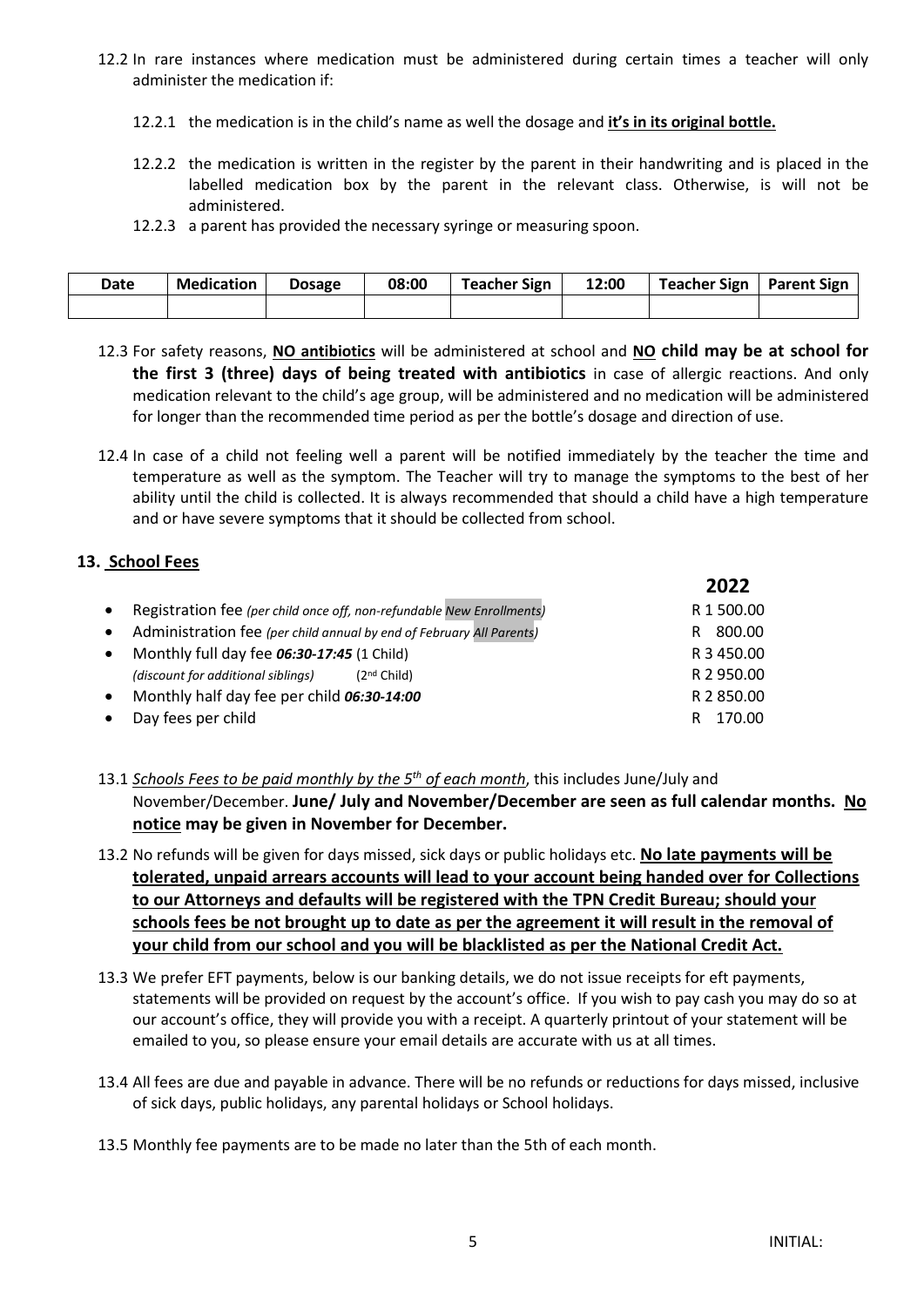13.6 It remains the Parents' responsibility to ensure that all fees owed to Angels Academy are paid up to date and Parents will be liable for all legal costs on an attorney and client scale, including debt collection fees, incurred by Angels Academy to collect any outstanding fees.

## *A discount of 7.5% is given for 12 months upfront payment.*

# **Angels Academy Banking Details:**

| Type of Account:    | <b>Business Cheque</b>                    |
|---------------------|-------------------------------------------|
| Bank:               | <b>FNB</b>                                |
| Account Nr:         | 62316034727                               |
| Branch Code:        | $258 - 155$                               |
| <b>Branch Name:</b> | Olympus Plaza                             |
| Reference:          | "child's name and age" e.g. Alice Baker 5 |

## *14. CONSENT CLAUSE:*

*The debtor consents to and authorises Angels Academy, as the case may be, to: -*

- *a) contact, request and obtain information at any time from any supplier, service or credit provider (or potential credit provider) or registered credit bureau in order to assess the behaviour, profile, payment patterns, indebtedness, whereabouts, and creditworthiness of the consumer / debtor; and*
- *b) provide information about the behaviour, profile, payment patterns, indebtedness, whereabouts, and creditworthiness of the debtor to any registered credit bureau or to any supplier, service or credit provider (or potential credit provider) seeking a trade reference regarding the consumer's/debtor's dealings with the supplier, service and/or credit provider.*

#### *15. NOTICE regarding Invoice/Statement:*

*Angels Academy is affiliated to TPN Credit Bureau, a registered credit bureau, all account payment profiles, patterns and behaviour is recorded monthly with the credit bureau for the purposes as per the National Credit Act.*

#### **16. Extra-curricular activities**

- 16.1 Angels Academy has a relationship with many external extra-curricular services e.g. Dance Mouse Hip Hop & Ballet, Rugby, Cricket, Karate or other martial arts, Music box, drama, gymnastics, swim, cooking classes, golf etc.
- 16.2 You need to enrol your child separately with each relevant activity and their accounts are payable to them directly. These activities take place during school hours according to each activity's independent calendar and where necessary some activities take place at school and others transport is arrangement by the services themselves. Please ask your relevant Teacher for more information and pamphlets.

#### **17. Evaluation & Progress Reports**

17.1 Reports are given out in the  $2^{nd}$  and  $4^{th}$  term. We do however have parents evening and you will be notified timeously to attend to follow up on your child's progress however our policy is that parents are welcome to contact the school at any time and to make an appointment with the relevant teacher to discuss the child's progress.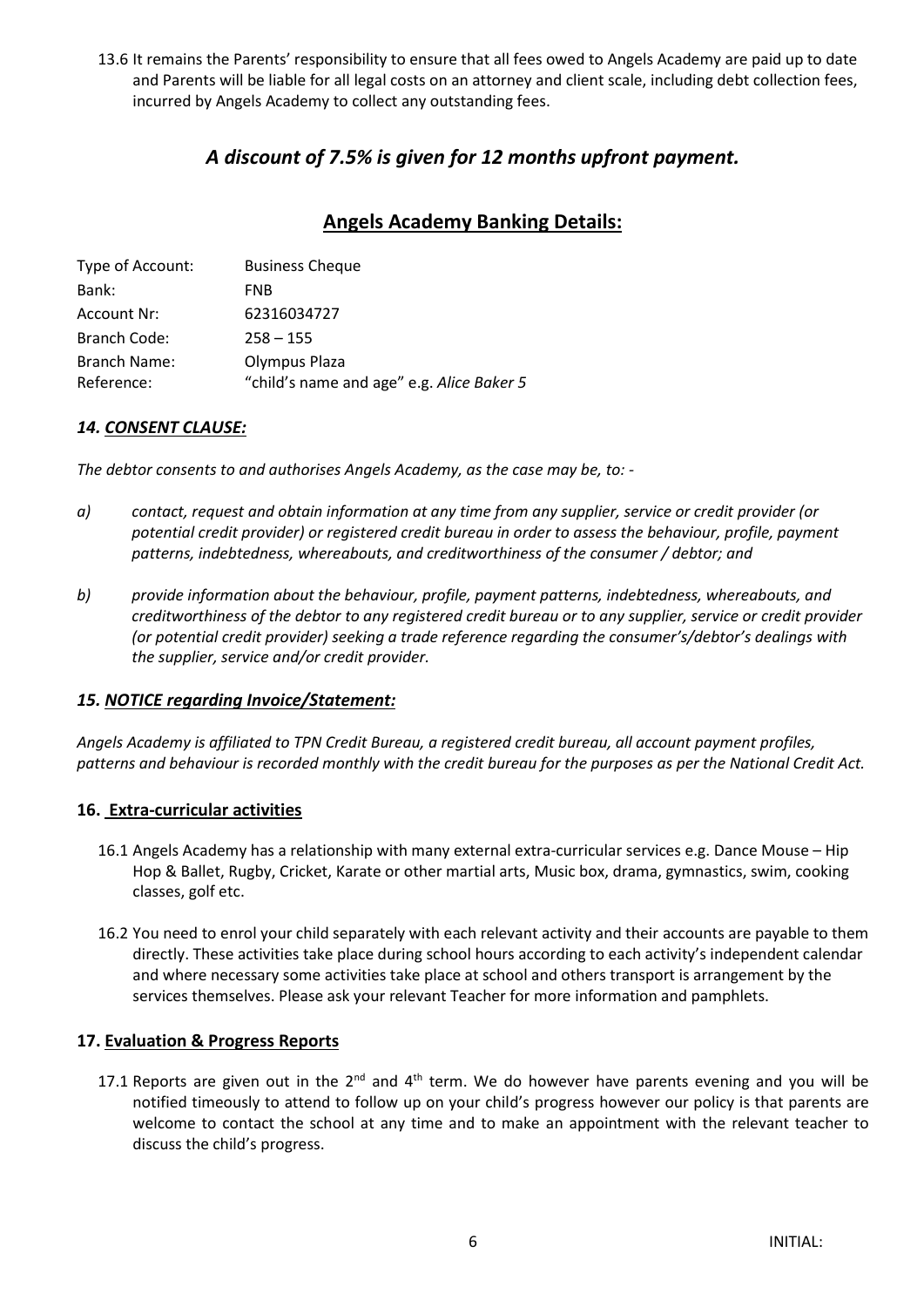## **18. Fundraising**

- 18.1 We keep fundraising very low-key and monies raised get used for Grandparents Day, Shows, Graduation and extra educational equipment, etc. Parents will be informed timeously of any events and if there is a minimal and affordable fee, the events have no obligation but parents are reminded that it's not ideal to have any child left feeling out.
- 18.2 Makro Cards: If you would like to link your existing Makro card to our school please do so online, once a year we get a voucher from, which we use for our resources for the school, thank you to parents who swipe already for us.

#### **19. Communication and Social Media**

- 19.1 Angels Academy is both an English and Afrikaans medium pre-school. All our correspondence and notifications will be done in English.
- 19.2 We have a website *www.angelsacademy.co.za*, which has all the necessary information about our school for existing and prospective parents. We also have a Facebook page and **CLOSED** group for parents - Angels Academy (Parents) which we update regularly and post fun photos. **If you do NOT want any photos of your child to be posted, please let us know in writing (email) and we will respect your wishes.**  If we don't hear from you, then we will assume that you will not object to us using suitable photos on the website and Facebook pages. Thanks
- 19.3 As mentioned earlier we have an open-door policy and parents are welcome to chat to their child's teacher or Siska the Principal, or even email or phone the above contacts at any time. In the future we will be sending out newsletters by email and important notifications with WhatsApp in an effort to become environmentally friendly and paperless. So please ensure your email details are updated with us at all times and it will not be shared with any 3<sup>rd</sup> parties.

#### **20. Cancellations**

- 20.1 For the cancellation of any child by the parent(s), management will need a written request and one calendar months' notice in writing and signed by both parents. In the event that this is not possible then 1 month school fees are to be paid in lieu of notice, this is **not negotiable**.
- 20.2 If a parent withdraws their child during this notice period, the fees shall still remain payable.
- 20.3 Angels Academy withholds the right to summarily cancel this agreement and subsequently request the removal of the child from the school at the sole discretion of Angels Academy Management based on, including, but not limited to, the behaviour of the child or parent(s), outstanding fees or any other such situation as Angels Academy may deem appropriate. Such cancellation will be in writing and addressed to the parent(s).

#### **NB: NO NOTICE MAY BE GIVEN IN NOVEMBER!!**

#### **21. Serious Behavioural Issues**

21.1 Angels Academy may, by means of written notice, require parents to withdraw or remove the Child from the school with immediate effect, in the event that Angels Academy Management considers the Child to be continually disruptive or displaying inappropriate behaviour. In most instances behavioural issues will first be addressed by Angels Academy with the parent(s). The School will inform the Parents that they are concerned about the child's behaviour and an evaluation from a specialist will be recommended. The Parents will be responsible for all fees relating to any services rendered by the specialist. Should the child's behaviour not have changed/improved after parental consultation, the Angels Academy may request that the child is permanently removed from the School and any decision of Angels Academy remains final.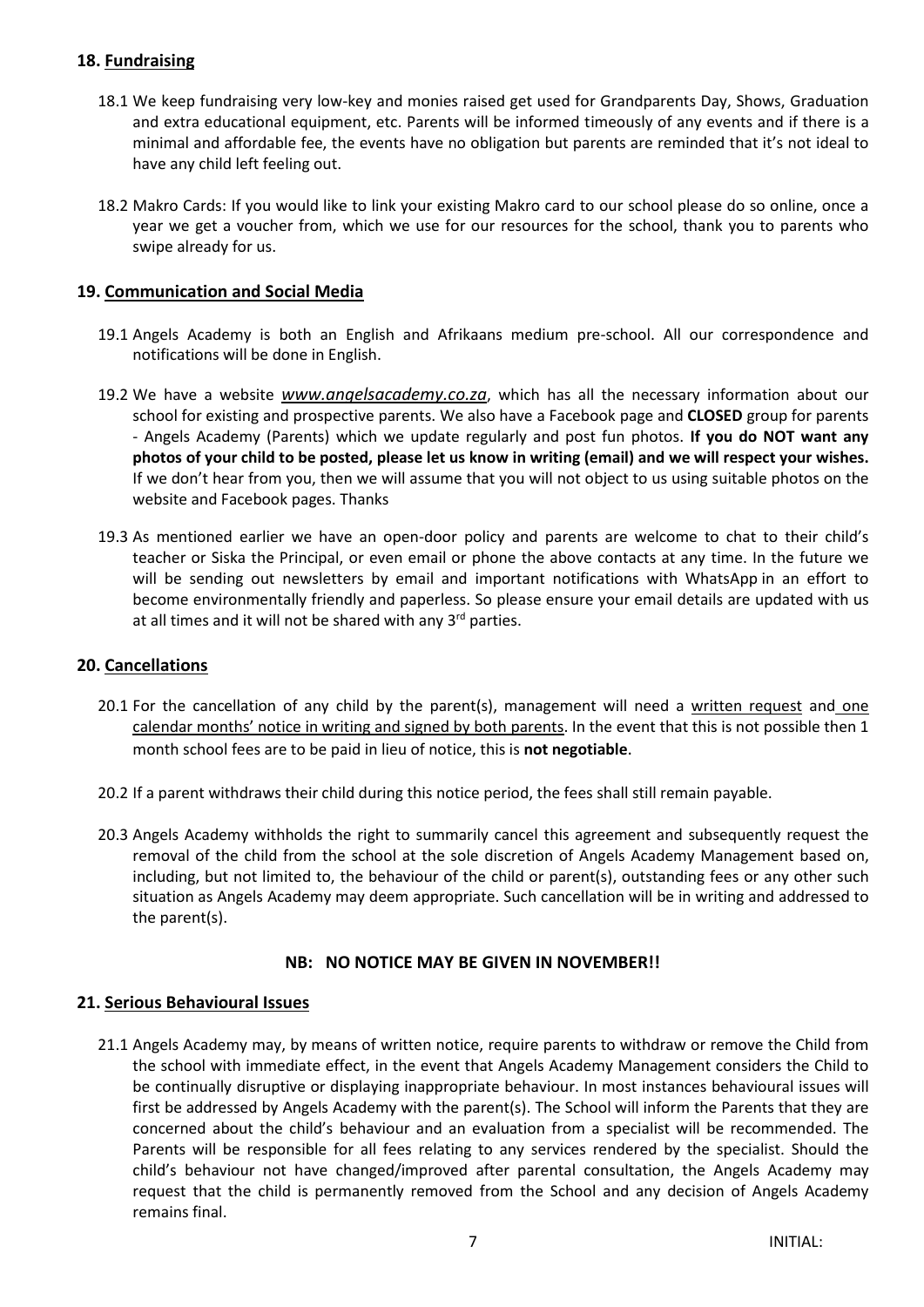## **22. Smoke Free**

22.1 Angels Academy falls under academic facilities as well as a public place and we ask parents to please not smoke in our parking lot or leave the remains of their cigarettes in our parking area.

#### **23. Holidays**

23.1 Angels Academy is open for all school holidays with the exception of the year-end break and all public holidays. The school will have a long weekend whenever a public holiday falls on a Tuesday or a Thursday. We will close for the December holidays usually at the end of the second week of the month and re-open that same time as normal schools in January. Unless there are exceptions which will be indicated in the child's communication books. We will however endeavour to send out timeous reminders. During the holidays we follow a relaxed and fun programme.

## **24. Warranties**

24.1 The Parents warrant that they are the natural parents or legal guardian of the child and are legally and lawfully entitled to enter into this agreement, for and on behalf of the child.

#### **25. Indemnification**

- 25.1 The Parent(s) hereby indemnify and hold harmless Angels Academy, its proprietors, agents, servants and employees against all and any claims, damage, loss, costs and expenses which either may be sustained or incur as a result of, or arising from, Angels Academy giving effect to this contract, and/or which, due to any act or omission by the Parents, directly or indirectly, causes such claims, damage, loss, costs and expenses to arise against Angels Academy.
- 25.2 The Parent(s) forever waive on their own, as well as on the child's behalf, all and any claims of whatever nature and from whatever cause arising which the Parent or the child may at any time have against Angels Academy or any of the persons referred to in the Indemnification Clause above, including (without limitation) any claim arising from any cause referred to in the Indemnification clause above.
- 25.3 Angels Academy does however undertake that in the event where any of its personnel may have acted grossly negligently or willfully to the detriment of any Parent or Child, that Angels Academy will institute appropriate steps or proceedings against such personnel in the event where the Parent has lodged a written complaint against such personnel at Angels Academy.
- 25.4 Angels Academy has the right to change the Information Pack as well as these rules and regulations from time to time, if it is in the best interest of the child or the school to do so. An addendum will be signed by the Parent and added to the existing agreement.

#### **26. Special Clauses**

- 26.1 This agreement constitutes the whole agreement between the parties relating to the subject matter hereof and no amendment or consensual cancellation of this agreement or any provision or term thereof or of any agreement or other document issued or executed pursuant to or in terms of this agreement and no settlement of any disputes arising under this agreement and no extension of time, waiver or relaxation or suspension of any of the provisions or terms of this agreement or of any agreement, or other document issued pursuant to or in terms of this agreement shall be binding unless recorded in a written document signed by the parties. Any such extension, waiver or relaxation or suspension which is so given or made shall be strictly construed as relating strictly to the matter in respect whereof it was made or given.
- 26.2 The documents titled "Registration form to Angels Academy Pre-Primary School" and "Angels Academy's Indemnity & Consent Form" (labelled Annexure "A" and "B" respectively) specifically form part of this agreement as if the terms therein are expressly included in this agreement.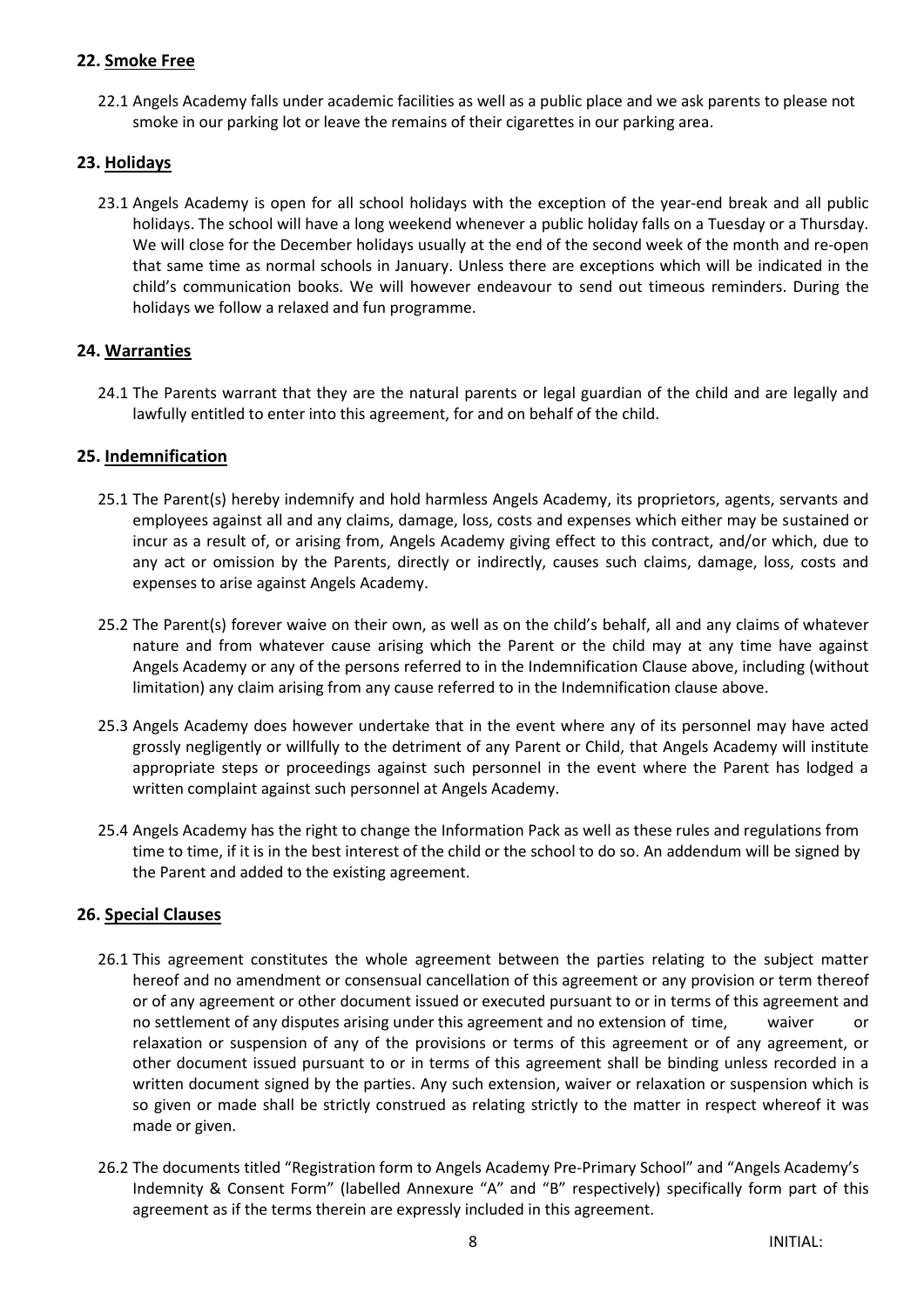- 26.3 Neither party shall be bound by any express or implied term, representation, warranty, promise or the like not recorded herein, whether it induced the contract and/or whether it was negligent or not.
- 26.4 The Parties choose as their *domicilium citandi et executandi* for all purposes under this agreement, whether in respect of court process, notices or other documents or communications of whatsoever nature the addresses as set out herein under "Home Address" and/or "E-mail address" as the case may be.
- 26.5 Save for any cancellations as a result of the "Cancellations" clause above, in the event of the parent(s) failing to remedy any breach of the terms hereof within 3 (three) days from date of receiving a written notice from Angels Academy or their representative, requesting the parent(s) to rectify such breach, Angels Academy shall be entitled to and without any prejudice to any of their rights cancel this agreement and claim any outstanding fees.
- 26.6 The onus remains on the parent(s) to notify Angels Academy of any changes in email address, Home Address or Postal Addresses.

# **PARENTS AGREEMENT TO ANGELS ACADEMY**

## **ENTERED INTO BETWEEN:**

ANGELS ACADEMY CRECHE CC; REGISTRATION NUMBER: 2011/091188/23 ("ANGELS ACADEMY")

\_\_\_\_\_\_\_\_\_\_\_\_\_\_\_\_\_\_\_\_\_\_\_\_\_\_\_\_\_\_\_\_\_\_\_\_\_\_\_\_\_\_\_\_\_\_\_\_\_\_\_\_\_\_\_\_\_\_\_\_\_\_\_\_\_\_\_\_\_\_\_\_\_\_\_\_\_\_

AND

(FULL NAMES OF BOTH PARENTS / LEGAL GUARDIAN(S) ("PARENTS")

(COLLECTIVELY HEREINAFTER REFERRED TO AS 'THE PARTIES')

## **I/WE, THE UNDERSIGNED, HEREBY ACCEPT ALL ABOVE-MENTIONED TERMS/RULES AND REGULATIONS OF ANGELS ACADEMY PRE-PRIMARY SCHOOL.**

**Signed at: \_\_\_\_\_\_\_\_\_\_\_\_\_\_\_\_\_\_\_**

Father/Guardian Mother/Guardian

**\_\_\_\_\_\_\_\_\_\_\_\_\_\_\_\_\_\_\_\_\_\_** *Date* 

**\_\_\_\_\_\_\_\_\_\_\_\_\_\_\_\_\_\_\_\_\_\_ \_\_\_\_\_\_\_\_\_\_\_\_\_\_\_\_\_\_\_\_\_\_**

# **Toy donations and Scrap paper are ALWAYS welcome**!!!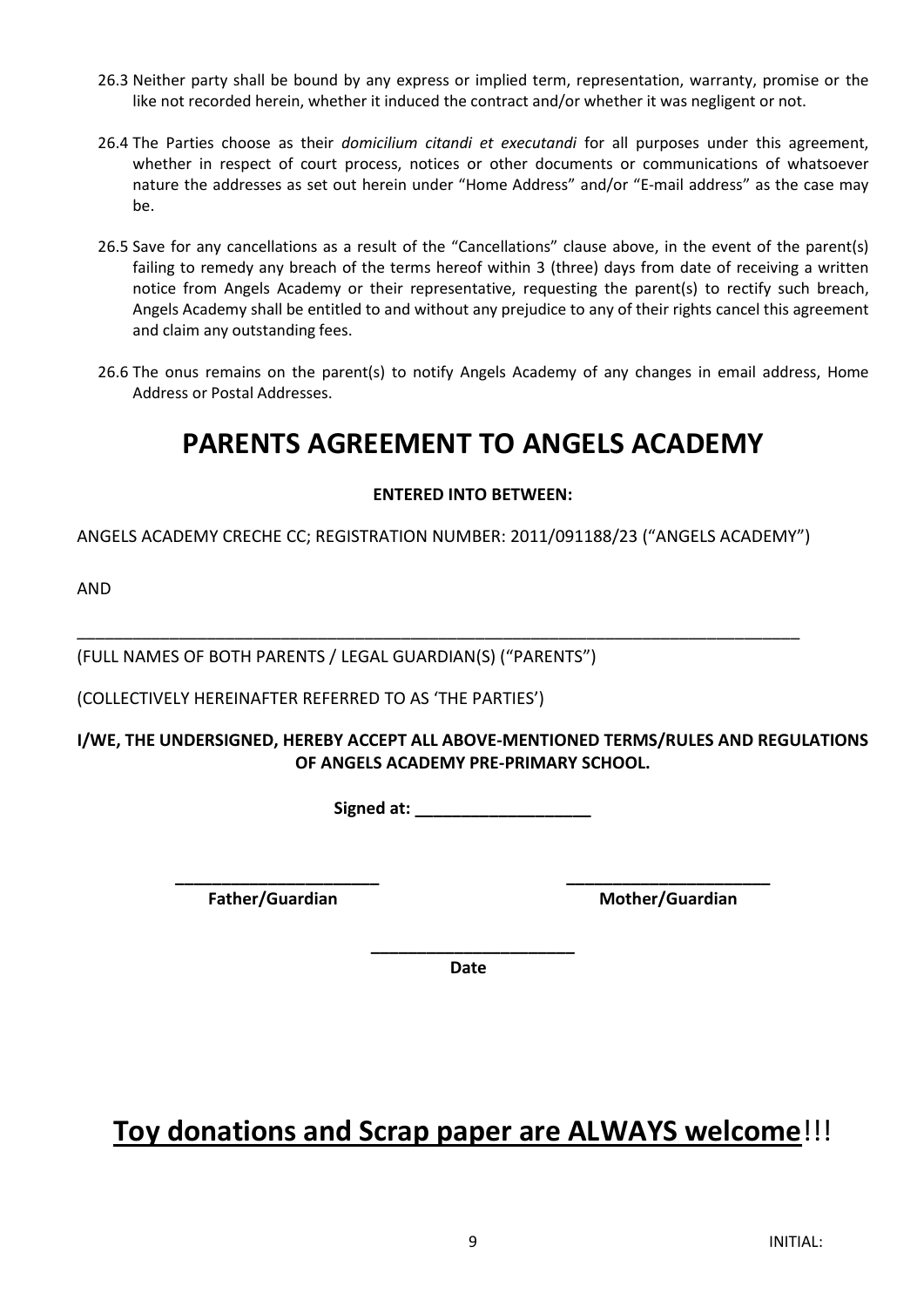# **Registration form to Angels Academy Pre-Primary School – Annexure "A"**

| <b>Details of child:</b>                                                                           |                                    |
|----------------------------------------------------------------------------------------------------|------------------------------------|
| <b>Enrolment Date:</b>                                                                             |                                    |
| Full day/Half day:                                                                                 |                                    |
|                                                                                                    |                                    |
| Name and Surname:                                                                                  |                                    |
| Age:                                                                                               |                                    |
| Date of Birth:                                                                                     |                                    |
| <b>Copy of child's Birth Certificate</b>                                                           | YES / NO                           |
| Copy of parents Id's                                                                               | YES / NO                           |
| Child's ID no:                                                                                     |                                    |
| Home Language:                                                                                     | School Language: Afrikaans/English |
| Allergies:                                                                                         |                                    |
| Any serious Medical History:                                                                       |                                    |
| <b>Copy of Immunisation Chart</b>                                                                  | YES / NO                           |
| Copy of Medical Card (for use in case of emergency only)                                           | YES / NO                           |
| Home address:                                                                                      |                                    |
|                                                                                                    |                                    |
| Person dropping off child:                                                                         |                                    |
| Person collecting child (if not the parents):                                                      | YES / NO                           |
| Authorisation letter, ID and photo of the person collecting your child: Parents need to notify the |                                    |

relevant teacher, in the event of someone else collecting the child from school.

\*In the case of Custody (Care/Contact or Guardianship) issues, or should a parent's right to Custody (Care/Contact or Guardianship) of a child become limited, the onus rests on the parent who retains any legal right over the child to supply Angels Academy with a Court Order to such effect. Angels Academy will only release a child to the person(s) that signed this contract or is stipulated above. Any other persons are required to have their name appear on and order of Court. Angels Academy must be notified and receive copies of custody and visitation agreements. Kindly ensure that ALL parties are aware of any arrangements or limitations put in place. Angels Academy will not be held liable for rendering possession of a child to a parent who may no longer be entitled thereto if Angels Academy does not receive proper notification as stipulated above.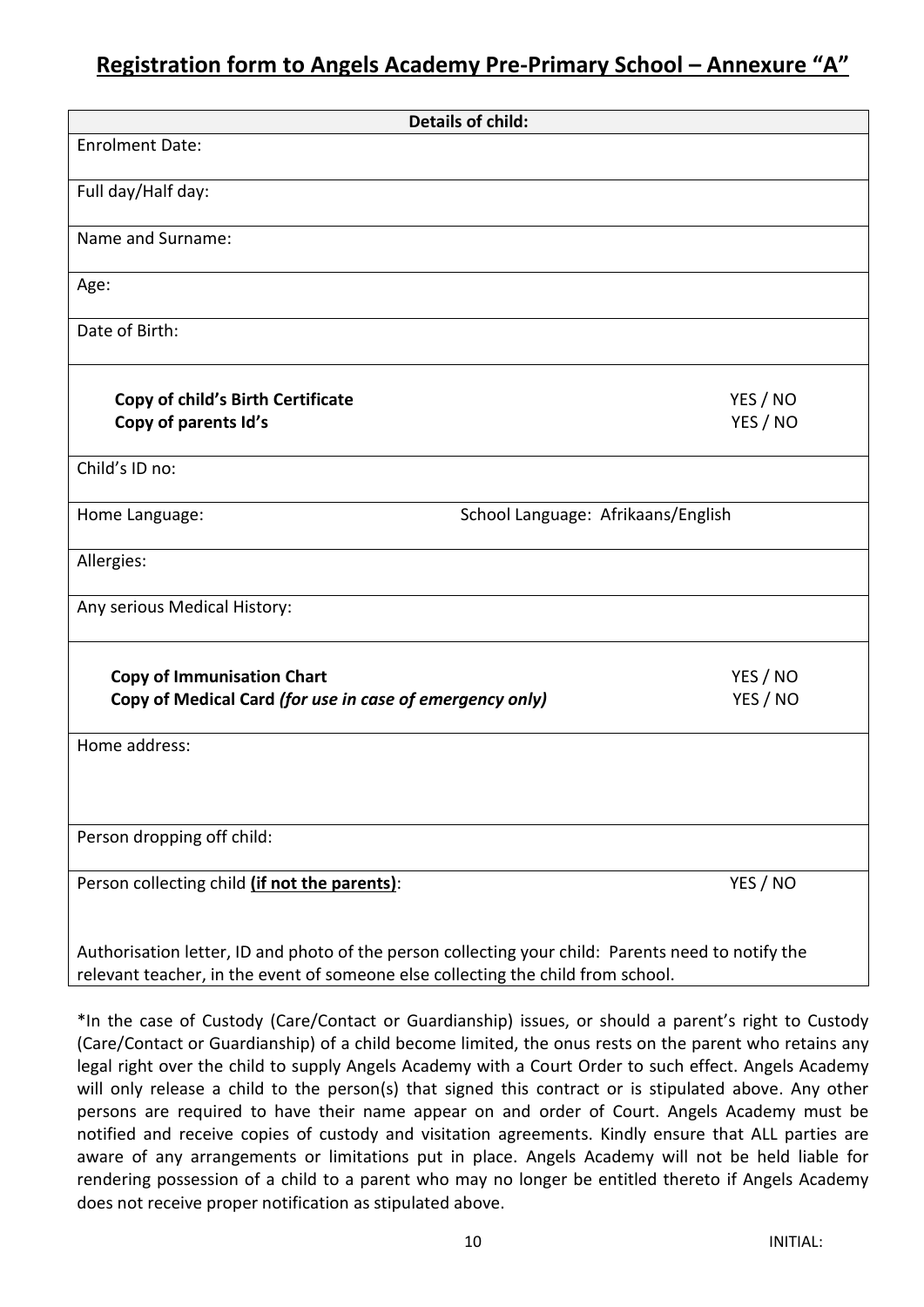| <b>Parental/Guardian Information</b> |                               |  |  |
|--------------------------------------|-------------------------------|--|--|
| <b>Father:</b>                       | <b>Mother:</b>                |  |  |
| <b>Full Name and Surname:</b>        | <b>Full Name and Surname:</b> |  |  |
| <b>First Name:</b>                   | <b>First Name:</b>            |  |  |
| ID no:                               | ID no:                        |  |  |
| <b>Marital Status:</b>               | <b>Marital Status:</b>        |  |  |
| Cell no:                             | Cell no:                      |  |  |
| Home/Alternative Tel no:             | Home/Alternative Tel no:      |  |  |
| Employer:                            | Employer:                     |  |  |
| Work Tel no:                         | Work Tel no:                  |  |  |
| Work address:                        | Work address:                 |  |  |
| Work Fax no:                         | Work Fax no:                  |  |  |
| E-mail address:                      | E-mail address:               |  |  |

| <b>Contact Person in case of an emergency:</b> |
|------------------------------------------------|
| Name and Surname:                              |
|                                                |
| Relationship:                                  |
|                                                |
| <b>Contact number: Cell Phone:</b>             |
|                                                |
| <b>Contact Number / Alternative:</b>           |
|                                                |

**Signed at:**

| (City) | on (Day) | of (Month) | In the Year (Year) |  |
|--------|----------|------------|--------------------|--|
|--------|----------|------------|--------------------|--|

**Father/Guardian Mother/Guardian** 

**\_\_\_\_\_\_\_\_\_\_\_\_\_\_\_\_\_\_\_\_\_\_ \_\_\_\_\_\_\_\_\_\_\_\_\_\_\_\_\_\_\_\_\_\_**